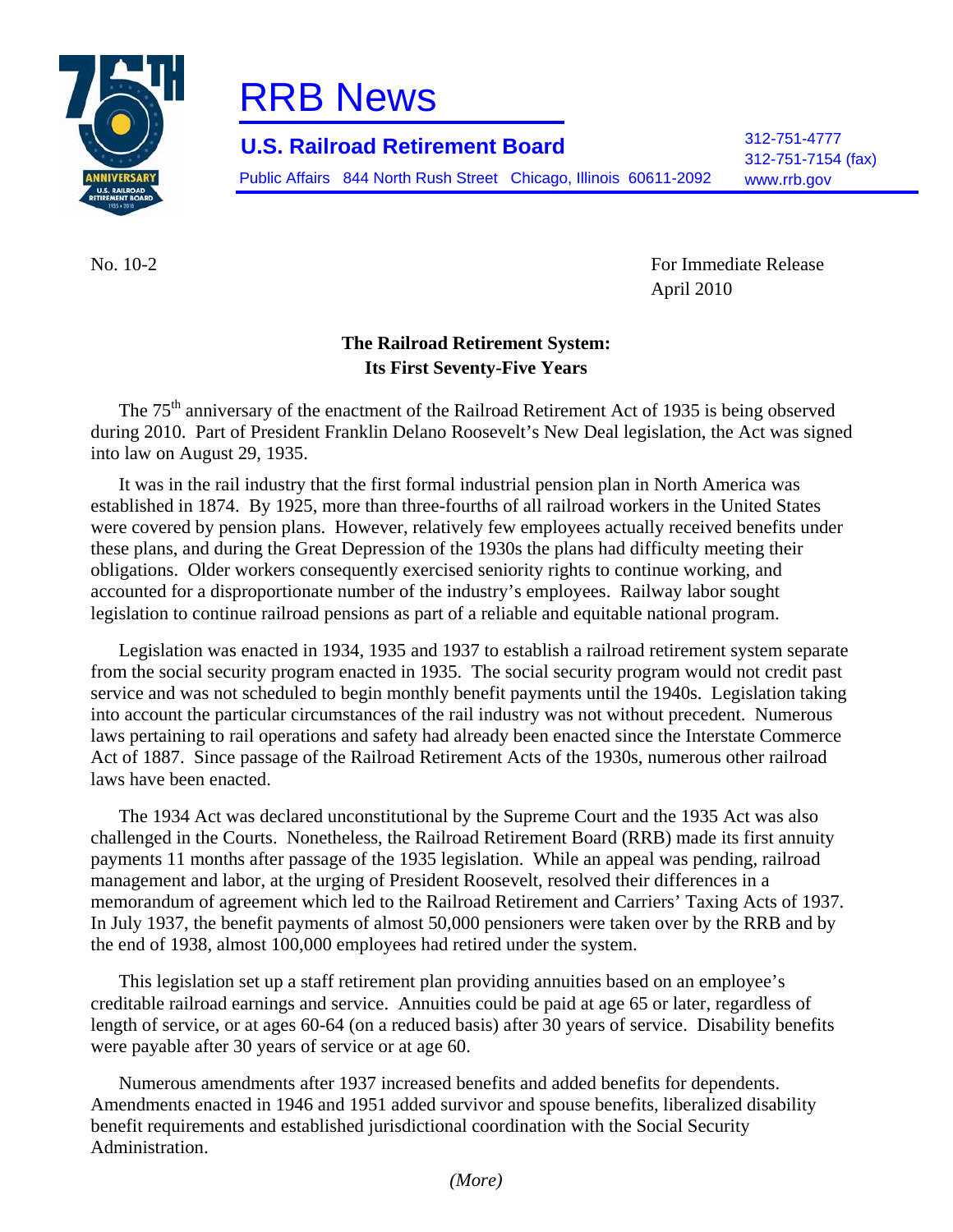In addition, a financial interchange was established between the two systems to equitably apportion the costs of benefits and taxes based on rail service. This financial interchange, which ensures that the Social Security Trust Funds neither gain nor lose from the existence of the railroad retirement system, became an integral source of railroad retirement funding in subsequent decades. In 1965, the financial interchange served as an operating vehicle through which the Medicare program was extended to railroad retirement beneficiaries.

The recurring inflation and recession in the national economy during the 1970s and 1980s created formidable actuarial problems for pension systems, particularly those providing substantial cost-ofliving protection for beneficiaries. Railroad retirement annuities, like social security benefits, were increased by an aggregate of 52 percent between 1970 and 1972 alone. The cost of these increases jeopardized the solvency of the system and Congress directed that a Commission on Railroad Retirement study the system and its financing for the purpose of recommending changes that would ensure adequate benefit levels on an actuarially sound basis.

Following the Commission's study, railway labor and management proposed a restructuring of the railroad retirement system that was enacted into law as the Railroad Retirement Act of 1974. The 1974 Act provided a two-tier system with a first tier formula yielding amounts equivalent to social security benefits, taking into account both railroad retirement and nonrailroad social security credits. A second tier formula, based on railroad service exclusively, provided benefits comparable to those paid over and above social security benefits by other industrial pension systems. The Act eliminated duplications in dual railroad retirement-social security benefits for new hires and individuals not vested as of December 31, 1974, under both programs, but protected the equities of employees vested for dual benefits before 1975. It was anticipated that the changes in the benefit formulas, the reduction in dual benefits, higher investment earnings, plus provisions for additional funds from the Federal Government to pay the phase-out costs of dual benefits would place the railroad retirement system on a reasonably sound basis.

However, neither industry nor government at that time anticipated the resurgence of double digit inflation in the latter part of the 1970s and the recession of 1981. Financial amendments were subsequently enacted in 1981 as part of the Omnibus Budget Reconciliation Act and in 1983 under the Railroad Retirement Solvency Act. These amendments raised retirement taxes, deferred cost-of-living increases, reduced early retirement benefits, limited future vested dual benefits, and subjected annuities to Federal income tax. These amendments also simplified benefit formulas, provided protection for divorced spouses and remarried widow(er)s, liberalized the current connection requirement for career employee benefits, and increased benefits for disabled widow(er)s and employees with military service.

Legislation in 1988 liberalized work restrictions and the crediting of military service in certain cases. It also provided more equitable treatment of separation or severance pay for railroad retirement purposes.

In 2001, the Railroad Retirement and Survivors' Improvement Act, the most significant railroad retirement legislation in almost 20 years, and the first in almost three decades not to involve tax increases or benefit reductions, was signed into law. The benefit and financing provisions of the legislation, like those of most previous railroad retirement legislation, were based on joint recommendations negotiated by a coalition of rail freight carriers and rail labor organizations.

The Act liberalized early retirement benefits for 30-year employees and their spouses, eliminated a cap on monthly retirement and disability benefits, lowered the minimum service requirement from 10 years to 5-9 years, if at least 5 years were after 1995, and provided increased benefits for some

*(More)*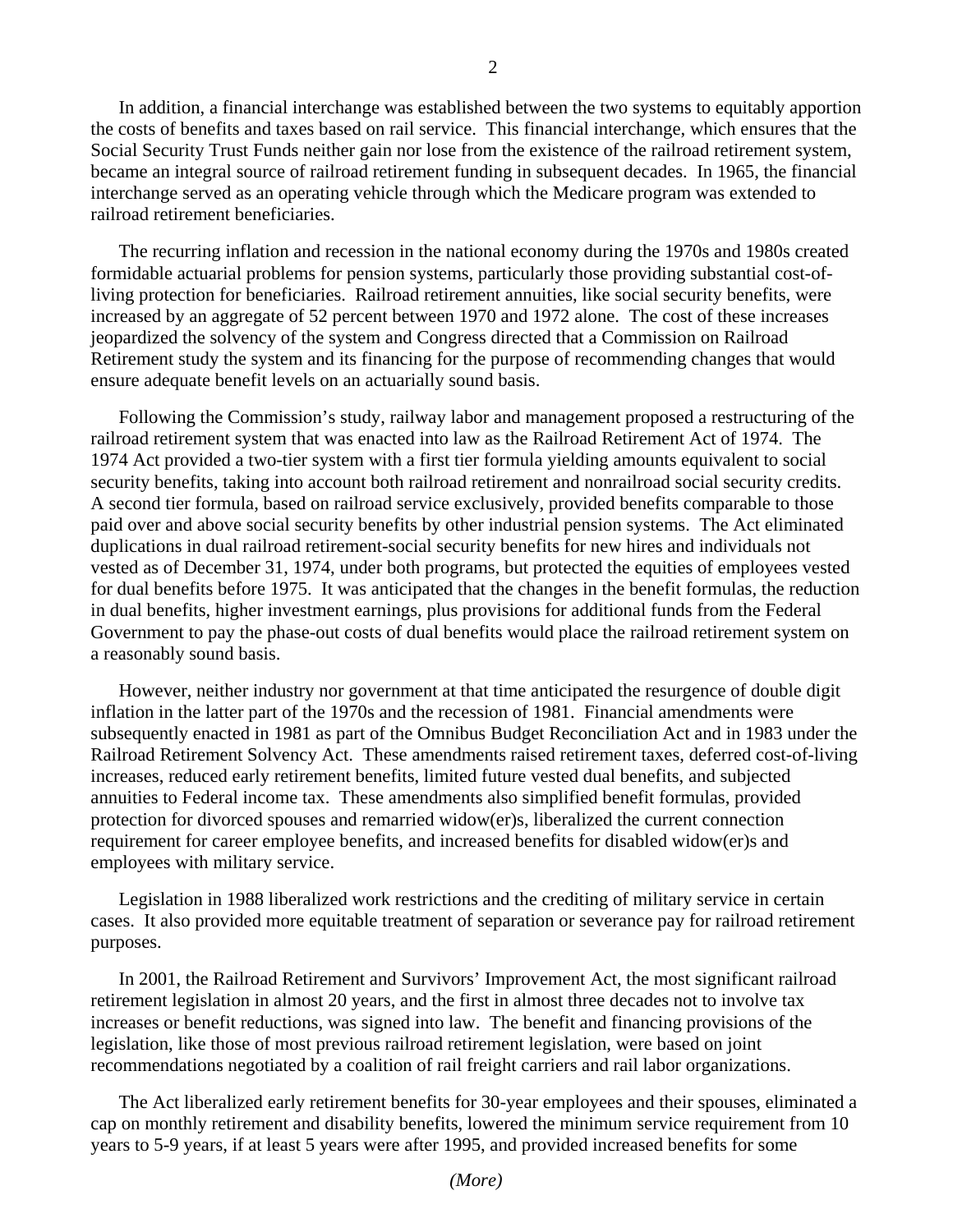widow(er)s. Financing sections in the law provided for adjustments in the payroll tax rates paid by employers and employees, and the repeal of a supplemental annuity work-hour tax.

The legislation also created the National Railroad Retirement Investment Trust, which manages and invests railroad retirement funds in non-governmental assets, as well as in governmental securities.

The **railroad unemployment insurance system** was also established in the 1930s. While the State unemployment programs first provided in 1935 generally covered railroad workers, railroad operations which crossed State lines caused special problems. Unemployed railroad workers were denied compensation by one State because they became unemployed while working in another State or because their employer had paid unemployment taxes in another State. Although there were cases where employees appeared to be covered in more than one State, they often did not qualify in any.

A National Security Commission reporting on the nationwide State unemployment plans recommended that railroad workers be covered by a separate plan because of the complications their coverage had caused the State plans. Congress subsequently enacted the Railroad Unemployment Insurance Act in 1938, which established a system of benefits for unemployed railroad workers, plus a free placement service, financed by a payroll tax payable by employers. Benefits became payable on July 1, 1939.

Amendments enacted in 1946 increased the maximum daily benefit rate and the maximum duration to 26 weeks. They also provided sickness benefits; at that time, only two States, Rhode Island and California, had sickness plans.

Amendments enacted in the 1950s raised the maximum daily benefit rate in stages, provided extended unemployment benefits for 13 weeks to employees with at least 10 years of service and 26 weeks of extended benefits to 15-year employees. In 1968, legislation increased the daily benefit rate and provided extended benefits for sickness on essentially the same basis as for unemployment.

Amendments in 1975 increased the maximum daily benefit rate and liberalized the basic eligibility requirements for new employees by lowering the 7-month base-year service requirement to 5 months. In addition, the 1975 amendments mandated a 7-day waiting period for benefit payments resulting from strikes. The tax rate schedule was increased, starting in 1976, depending on the balance in the account, in order to finance the increased benefits. This legislation also lowered the waiting period for sickness benefits.

The national economic recession of the early 1980s caused large-scale railroad layoffs. The layoffs increased unemployment benefit payments to record levels which far exceeded unemployment tax income and necessitated high levels of loans from the Railroad Retirement Account. The Railroad Unemployment Insurance Account owed the Railroad Retirement Account a peak amount of over \$850 million at the end of fiscal year 1986. Financial measures to assist the Railroad Unemployment Insurance Account were included in the Railroad Retirement Solvency Act enacted in 1983.

The Solvency Act raised the taxable limit on monthly earnings and the base-year qualifying amount. The waiting period for benefits during strikes was increased from 7 to 14 days. A temporary repayment tax on railroad employers was scheduled to begin July 1, 1986, to initiate repayment of loans made by the Railroad Retirement Account. Sickness benefits, other than those resulting from on-the-job injuries, were made subject to Federal income tax. The legislation also mandated the establishment of a Railroad Unemployment Compensation Committee to review the unemployment and sickness benefits programs and submit a report to Congress.